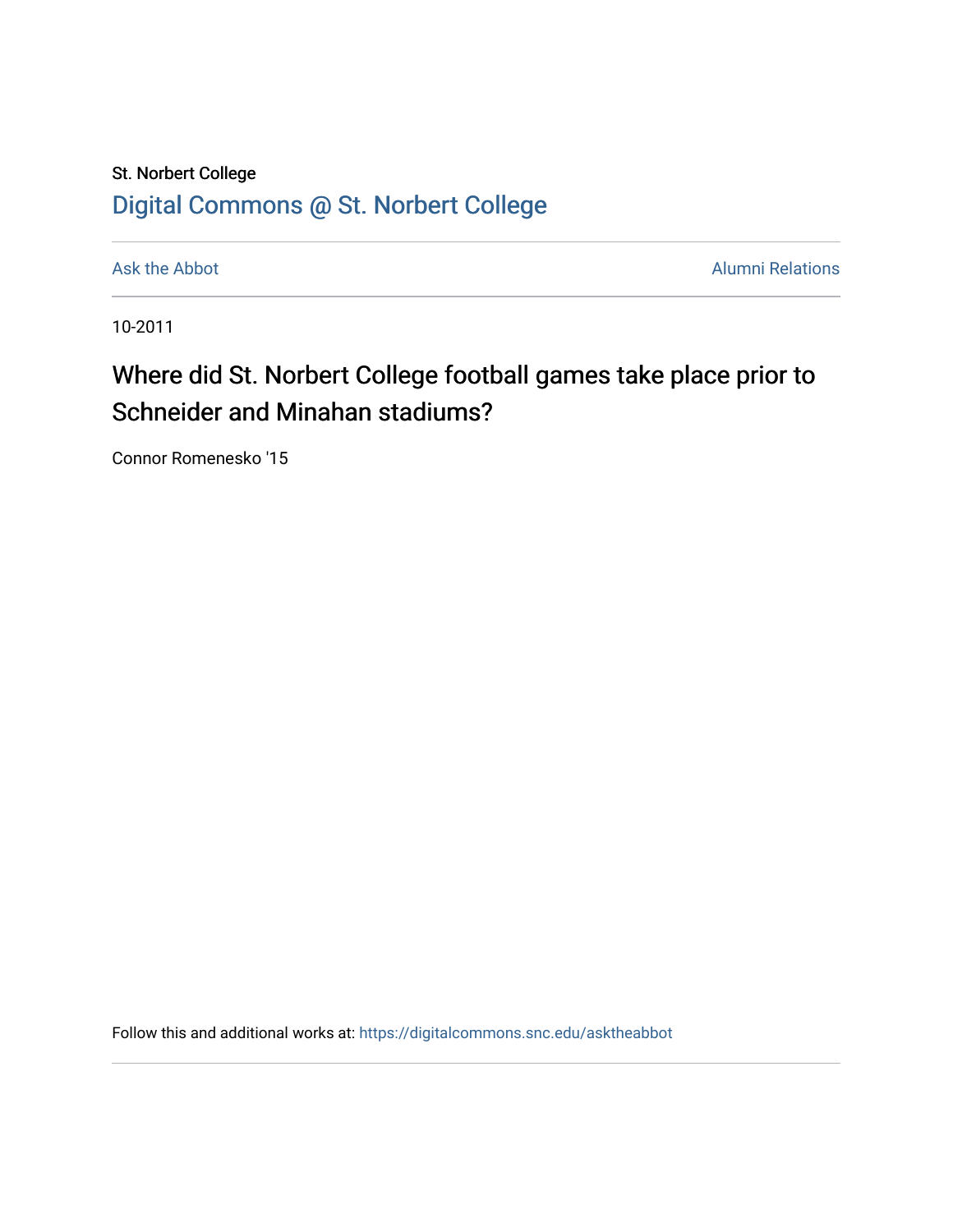

[Academics](https://www.snc.edu/academics) [Admission](https://www.snc.edu/admission) [Campus Life](https://www.snc.edu/campuslife) [Living Norbertine](https://www.snc.edu/livingnorbertine) [Athletics](https://www.snc.edu/athletics) [About](https://www.snc.edu/about)

Q

Giving

to SNC

 $\geq$  [Alumni](https://www.snc.edu/alumni/)  $\geq$  [Ask the Abbot](https://www.snc.edu/alumni/abbot/)  $\geq$  October 2011 A.

### [Alumni](https://www.snc.edu/alumni/index.html)

[Events & Reunions](https://www.snc.edu/alumni/event/index.html) [Behind the Arch](https://www.snc.edu/alumni/event/behindthearch/) [Benefits and Services](https://www.snc.edu/alumni/benefits.html) [Get Involved](https://www.snc.edu/alumni/getinvolved.html) [Give to SNC](http://giving.snc.edu/) [Alumni Awards](https://www.snc.edu/alumni/awards/index.html) [Knight Lights](https://www.snc.edu/alumni/knightlights/index.html) [Alumni-Owned](https://www.snc.edu/alumni/directory/index.html) [Businesses Network](https://www.snc.edu/alumni/directory/index.html) [Alumni Board](https://www.snc.edu/alumni/alumniboard.html) [Student Alumni](https://www.snc.edu/alumni/saa.html) [Ambassadors](https://www.snc.edu/alumni/saa.html)

[Staff](https://www.snc.edu/alumni/contactus.html)

# October 2011 Question:

Dear Abbot Pennings,

Where did St. Norbert College football games take place prior to Schneider and Minahan stadiums?

Connor Romenesko '15

#### Answer:

My dear Connor,

Thank you kindly for writing. St. Norbert football history extends back to the early days of the college. It was in 1901 that the first football team was formed.



#### Ask the Abbot

As the founder of St. Norbert College, and having a prime seat in the center of campus throughout the years, I, Abbot Bernard Pennings, hold the answers to many of your burning questions about the college.

[Submit Your Question](https://www.snc.edu/alumni/abbot/index.html)



The college fielded football teams from 1901 to 1930, to our great pride, though football did not become an official